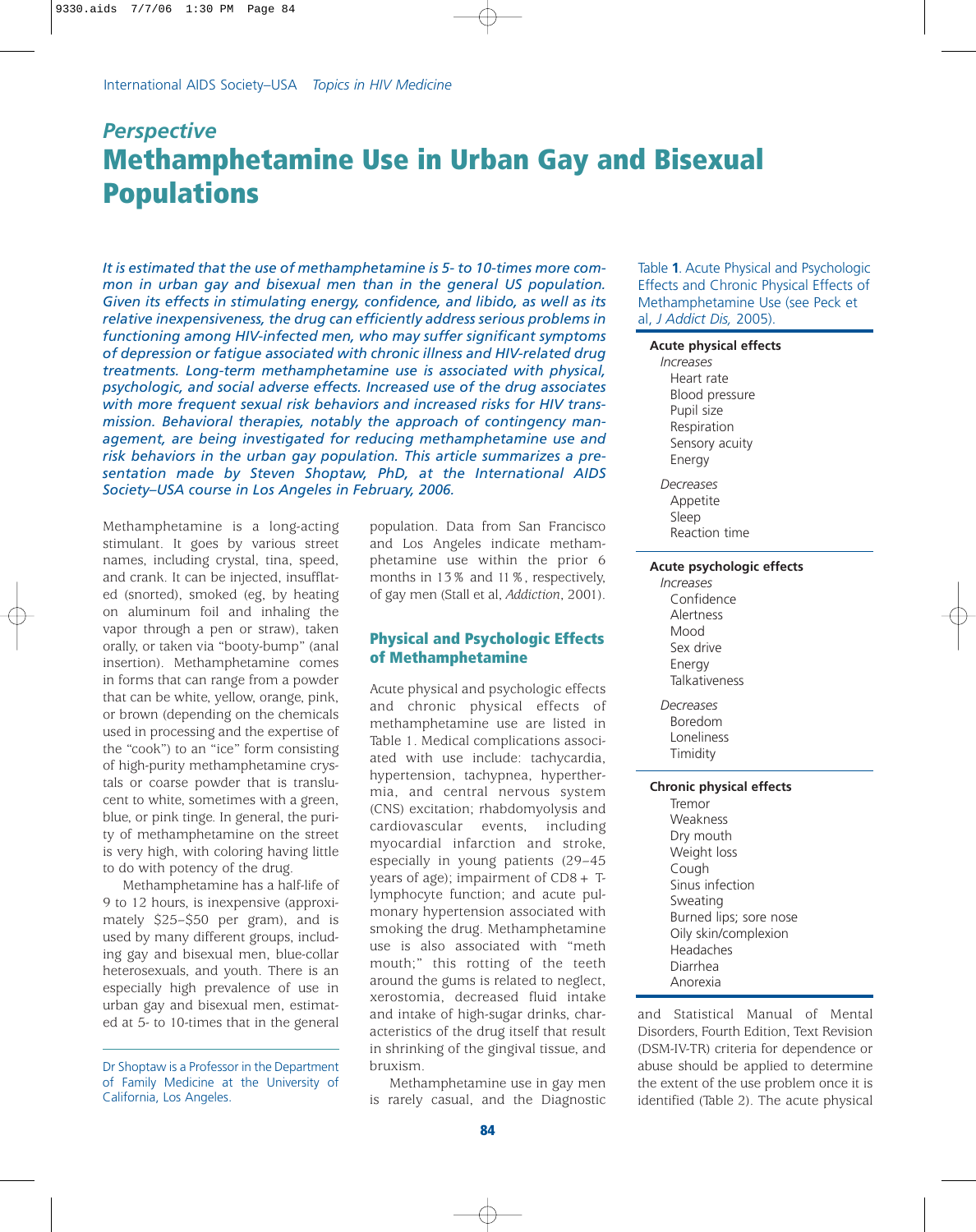and psychologic effects of methamphetamine, as well as its relative inexpensiveness and availability, make it easy to understand why this drug has practical vaue for addressing serious problems in functioning among HIVinfected men. Increased energy, confidence, and libido and improved mood are desirable, particularly among individuals who may be wrestling with the consequences of having a chronic illness such as HIV disease and who may therefore be socially withdrawn or depressed, or those who are suffering from drug treatment-related fatigue or other adverse effects of HIV drug therapy. However, there is often a high price exacted for these "benefits." In addition to the chronic physical effects and complications noted above, the dangers of use include significant risk for psychosis (risk that may persist for years after drug use has stopped), depression, violence, family and social disruptions, and criminal activity. Among men who have sex with men (MSM), methamphetamine abuse increases the likelihood of infection with HIV; in those infected with HIV, it may exacerbate neurotoxicity and other pathologic processes common to HIV infection and complicate the treatment of infection. Methamphetamine use, HIV infection, and HCV infection are each associated with neurocognitive functioning deficits, with additive deficits being found when the conditions are present together. Methamphetamine use also frequently occurs in tandem with the use of poppers (amyl nitrite), which has been independently implicated as a risk factor for transmission of sexually transmitted infections, such as HIV (including resistant virus) and HCV.

Methamphetamine is metabolized by the cytochrome P450 (CYP) 2D6 isoenzyme. It needs to be emphasized that the effect of the HIV protease inhibitor (PI) ritonavir on prolonging the methamphetamine high is well recognized on the street. PIs generally are metabolized via CYP3A4, but ritonavir also affects CYP2D6 and has been shown to increase levels of both methamphetamine and 3,4-methylenedioxy-N-methylamphetamine (MDMA, or ecstasy) by 3- to

Table **2**. *Diagnostic and Statistical Manual of Mental Disorders,* Fourth Edition, Text Revision, Criteria for Drug Abuse and Dependence

#### **Abuse**

Maladaptive pattern of use, clinically significant impairment or distress, and more than 1 of the following in the same 12-month period:

- 1. Failure to fulfill major role obligations
- 2. Use in physically hazardous situations
- 3. Recurrent legal problems
- 4. Continued use despite social and interpersonal problems

#### **Dependence**

Maladaptive pattern of use, clinically significant impairment or distress, and more than 3 of the following in the same 12-month period:

- 1. Tolerance
- 2. Withdrawal
- 3. Used for longer periods than intended
- 4. Inability to cut down or quit
- 5. Time spent getting, using, or recovering from drug
- 6. Decreased involvement in social, work, or recreation activities
- 7. Continued use despite knowledge of negative consequences

Adapted from the *Diagnostic and Statistical Manual of Mental Disorders,* 2000.

10-fold. A few overdose deaths have been reported in HIV-infected patients using methamphetamine or MDMA, and all have occurred in patients taking ritonavir. The nonnucleoside analogue reverse transcriptase inhibitor (NNRTI) delavirdine also is partially metabolized via CYP2D6, and would be expected to slow metabolism of methamphetamine and MDMA. The risk of methamphetamine toxicity is increased in the approximately 3% to 10% of the white population that has a polymorphism in the CYP2D6 gene.

## **Methamphetamine Use and HIV Risk**

Data on methamphetamine use and prevalence of HIV infection among gay men suggest a time-to-response phenomenon, in which the longer or more heavily involved individuals are in using methamphetamine, the more likely they are to be HIV infected. As shown in Figure 1, a study in the Los Angeles area shows that the prevalence of HIV infection increases in a stepwise fashion from approximately 10% in occasional methamphetamine users, to more than 20% of regular users, more than 40% of chronic users,

60% of men in outpatient drug-free treatment, and 86% of men in a gayspecific social model recovery house (Reback, Report from the City of Los Angeles, AIDS Coordinator, 1997; Shoptaw et al, *Drug Alcohol Depend*, 2005). The increased risk of HIV infection with methamphetamine use is attributable to increased sexual risk behaviors. Some idea of the sexual disinhibition associated with methamphetamine use is provided by a study in a population of methamphetamineabusing heterosexual men and women in San Diego (Semple et al, *Addict Behav,* 2004). In this population, the average number of episodes of vaginal sex within the past 30 days was 20, compared with a national average of 6 to 7 in the general population, and the average number of sex partners in the past 60 days was 11, compared with 1 to 2 in the general population.

Project EXPLORE in San Francisco found that at baseline among 736 initially HIV-seronegative gay men followed up for risk behaviors, approximately 35% had used poppers, approximately 20% cocaine, and approximately 25% methamphetamine within the prior 60 days (Colfax et al, *Curr HIV/AIDS*, 2005). Logistic regression analysis among 386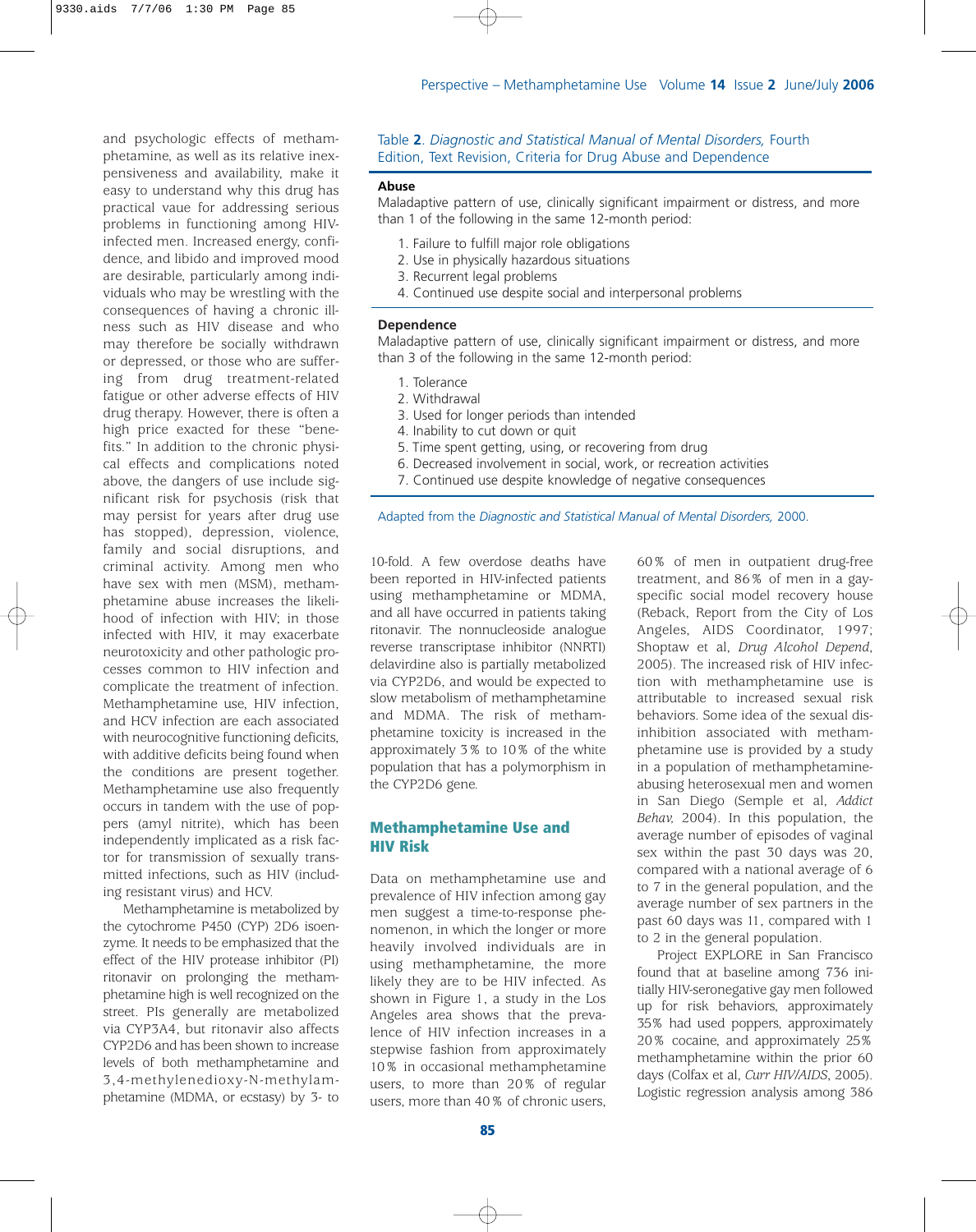



participants, yielded odds ratios (ORs) for HIV-serodiscordant unprotected anal sex of 1.5 (95% confidence interval [CI], 1.1–1.9) for those using 1 of these drugs less than 1 week out of the month, 3.2 (CI, 2.2–4.7) for 2 drugs less than 1 week out of the month, 2.8 (CI, 1.6–4.9) for 3 drugs less than 1 week in the month, and 2.2 (CI, 1.5–3.4) for at least 1 drug used weekly. In a treatment study in methamphetamine-abusing MSM in Los Angeles, significant univariate predictors of HIV-seropositive status included prior treatment for methamphetamine use (OR,  $4.3$ ;  $P = .0006$ ), as well as unprotected receptive anal intercourse (OR, 3.5; *P* = .0046), history of sexually transmitted diseases (OR, 1.5; *P* = .0047), suicidal or homicidal ideation at admission (OR, 6.5; *P* = .0057), and positive health insurance status (OR, 3.0; *P*= .0060; Peck et al, *Addict Dis*, 2005).

## **Intervention in Methamphetamine Use**

Given the high prevalence of methamphetamine use in urban gay men, any clinical practice in such a setting should establish a routine for assessing methamphetamine use. Use of the 5 "A"s— Ask, Assess, Advise, Assist, and Arrange—is part of good practice in helping patients to stop any kind of

substance abuse. For methamphetamine use, in particular, it is useful to ask *all* patients in such a setting the question: "How much methamphetamine have you used since your last visit?"

Behavioral treatments can have a dramatic effect on methamphetamine use (Shoptaw et al, *Drug Alcohol Depend,* 2005). One such treatment is that of contingency management, a behavioral therapy that shapes behavior change by the provision of immediate reinforcements when the desired behavior is produced. Contingency management strategies validated for use with stimulant abusers typically provide vouchers of increasing value for provision of successive methamphetamine-free urine samples. Vouchers are then exchanged for goods or services that promote a drug-free lifestyle (see Higgins et al, *Am J Psychiatry,* 1993). In an intervention study of 162 treatment-seeking methamphetamine-abusing gay men, contingency management resulted in significantly longer retention in treatment, significantly more drug-free urine samples, and significantly longer stretches of consecutive clean urine samples (Shoptaw et al, *Drug Alcohol Depend,* 2005). The study also showed that provision of this and other behavioral drug-abuse treatments resulted in prompt and sustained reductions in unprotected receptive and insertive anal intercourse (Figure 2). This type of sustained risk reduction is a rare finding in HIV prevention trials. Based on these results, contingency management was adopted into a San Francisco public health initiative called Positive Reinforcement Opportunity Project in an attempt to extend these benefits into the methamphetamine-abusing population not actively seeking drug-abuse treatment. The program permitted access to the intervention in nontraditional settings and, in effect, allowed individuals who were not necessarily interested in seeking help to nevertheless be linked into treatment. The program found that contingency management helped about half of MSM to reduce or eliminate methamphetamine use.

Currently, there are no effective pharmacologic methods available for treating methamphetamine abuse. Modafinil is a nonamphetamine-type stimulant that has shown some promise in treating fatigue in HIVinfected individuals. The drug has some favorable characteristics, including promoting wakefulness (it is currently approved for treating narcolepsy), improving cognitive function, and being only a mild inducer of CYP; it is a schedule IV drug with what is believed to be a low abuse potential. In a small study in HIV-infected individuals, modafinil reduced fatigue, reduced depression, and improved neuropsychologic functioning (memory, speed of processing, and executive function) and was associated with only mild side effects (Rabkin et al, *J Clin Psychiatry,* 2004). The National Institute on Drug Abuse is interested in assessing this drug as a treatment for methamphetamine abuse in HIVseropositive patients, and is currently performing a phase II trial of the drug in patients with cocaine dependence. It would also be reasonable to evaluate the drug in the treatment of methamphetamine abuse in HIV-seronegative individuals. Other potential candidates for treating methamphetamine abuse